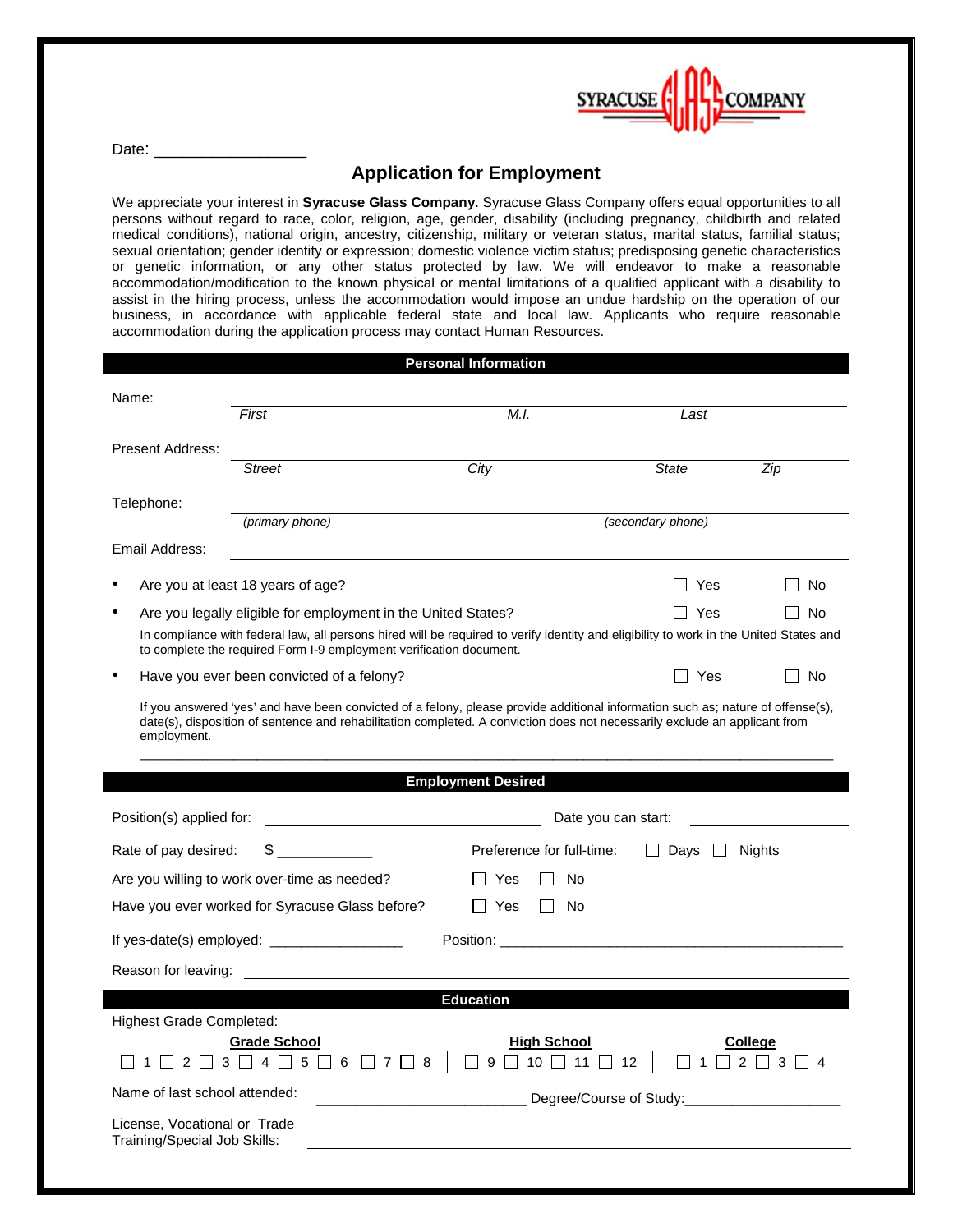## **Professional References**

Please give the names of three persons not related to you, whom you have known professionally at least three years.

| <b>Name</b> | <b>Email Address and/or Telephone Number</b> | Occupation | Years<br>Known |
|-------------|----------------------------------------------|------------|----------------|
|             |                                              |            |                |
|             |                                              |            |                |
|             |                                              |            |                |

## **Employment History**

List all your work experience (starting with your most recent employer). Please account for all periods of unemployment in this section. You may attach additional sheets of paper.

| <b>Dates Employed:</b> | <b>Employer Information:</b> |
|------------------------|------------------------------|
| From:                  | Name of Employer:            |
|                        |                              |
|                        | Address:                     |
|                        | Job Title:                   |
| To:                    | Name of Supervisor:          |
|                        | Phone Number:                |

Briefly describe your job duties and work experience:

Reason for leaving:

| <b>Dates Employed:</b> | <b>Employer Information:</b> |
|------------------------|------------------------------|
| From:                  | Name of Employer:            |
|                        |                              |
|                        | Address:                     |
|                        | Job Title:                   |
| To:                    | Name of Supervisor:          |
|                        | Phone Number:                |
|                        |                              |

Briefly describe your job duties and work experience:

Reason for leaving:

| <b>Dates Employed:</b>                                | <b>Employer Information:</b> |
|-------------------------------------------------------|------------------------------|
| From:                                                 | Name of Employer:            |
|                                                       |                              |
|                                                       | Address:                     |
|                                                       | Job Title:                   |
| To:                                                   | Name of Supervisor:          |
|                                                       | Phone Number:                |
| Briefly describe your job duties and work experience: |                              |

Briefly describe your job duties and work experience:

Reason for leaving:

May we contact your present employer at this time?  $\Box$  Yes  $\Box$  No